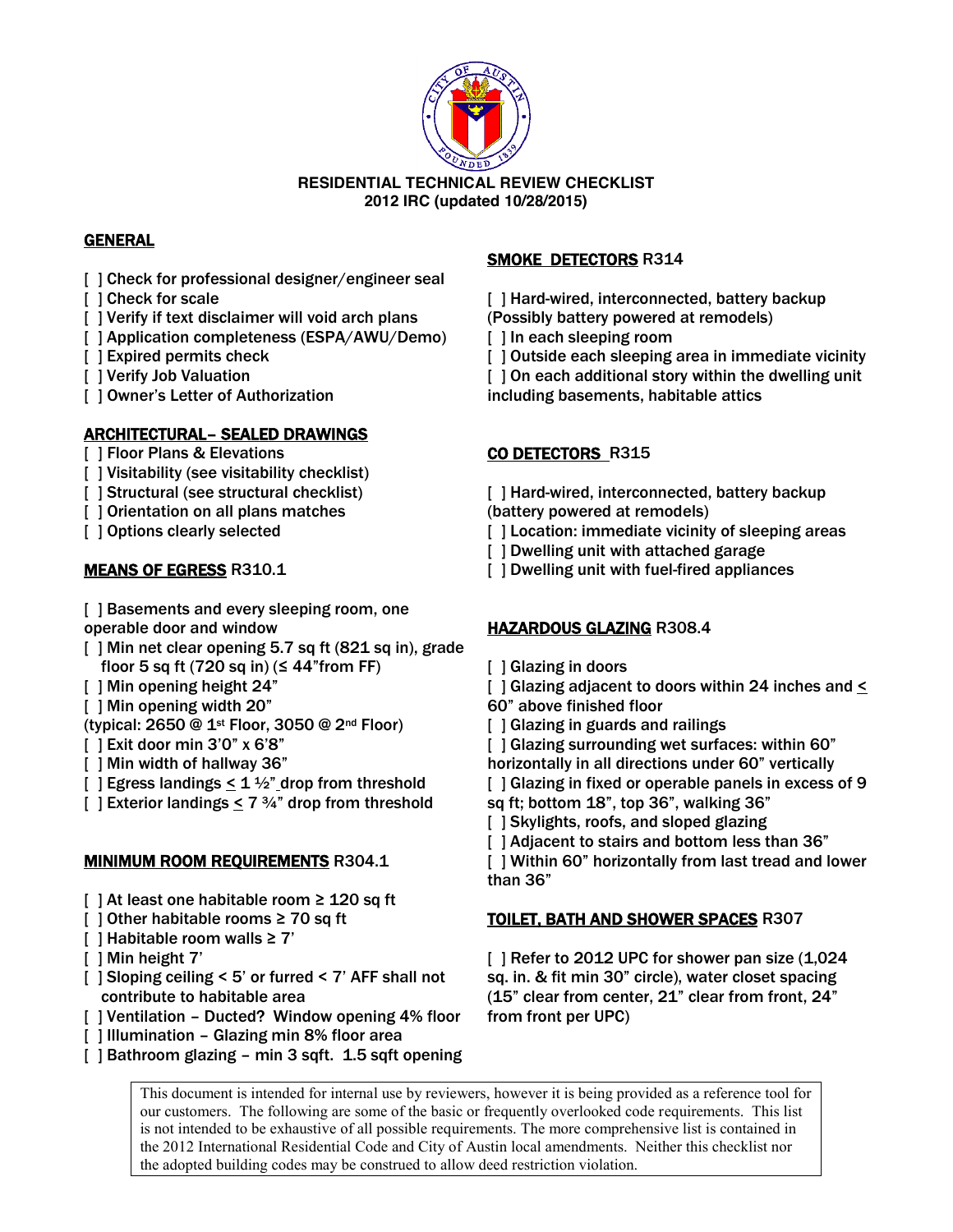#### **VISITABILITY ORDINANCE City code Ch. 25-12** article 11. (100% New construction only)

- [ ] No copy-paste ord w/out specific info
- [ ] Architect or Certified Building Designer (RDP)
- [ ] Visitable Exterior Route
	- [ ] Point of Origin
	- [ ] Route & Landings
	- [ ] Ramp/Sidewalk Slope
	- [ ] Ramp details if not concrete
- [ ] Visitable Entrance, 3068
- [ ] Visitable No-Step Entrance, foundation plan
- [ ] 1-1/2" max foundation drop, or detail req'd
- [  $\vert$  32" clr Bathroom route dining, living, kitchen
- $\lceil$  | Visitable bathroom, half bath min. at  $1^{st}$  floor
- [ ] Visitable bathroom door 30" min clear
- [] Visitable bathroom 30" x 30" clear space
- [  $\vert$  2x6 Grab bar blocking at 34"
- [ ] Light switches & enviro controls 48" max
- [ ] Receptacles 15" min.
- [ ] Visitable Exterior Route WAIVER:
	- [ ] Prof. Land Surveyor Survey
	- [ ] RDP Substantiation
	- [  $\vert$  0 ne of the following:
		- [] Slope between highest/lowest
		- [ ] Slope from rear of structure to prop/road
		- [] Slope from all origin points to entrance
	- [ ] S.M.A.R.T. needs waiver from NHCD

### HANDRAILS R311.7.8

- $\lceil$  ] Height not < 34" or > 38"
- [ ] Required for stairs with 4 or more risers

### GUARDRAILS R312.1

- [ ] Porches, balconies, ramps, raised floor surfaces 30" AFF
- $\lceil$  ] Height ≥ 36"
- [ ] Maximum 4" opening

# STAIRWAYS R311.7

- [ ] Minimum width ≥ 3' above rail, below headroom
- [ ] Minimum landing =  $3' \times 3'$
- [ ] Max rise 7  $\frac{3}{4}$ ", variation no more than  $3/8$ "
- $\lceil$  ] Tread depth  $\geq 10$ "
- [] Landings at top and bottom
- [ ] Vertical rise ≤ 12'

### **EXTERIOR WALL/ PROJECTION LOCATION (TABLE** R302.1)

- [ ] Refer to Table R302.1(1) or (2)
- [ ] No fire resistance rating if ≥ 5'

[ ] Approved assembly identified (UL, Gypsum Association, or IBC 722 assembly and detail)

# ATTICS R807.1

[ ] Min access 22"x30"

[ ] Ventilation -  $1/150$ <sup>th</sup> of total area ( $1/8$ " wire mesh)

- [ ] Live loads limit check (Table R301.5)
- [ ] Ceiling joists or floor joists? Determine use.
- [ ] Habitable Attic? Egress, stairs, SD, CO

### **ACCESSORY STRUCTURES R105.2**

- $\lceil$   $\rceil$  <200 sqft + no plumbing or mech = no permit
- [ ] Tool shed/storage shed/playhouse = no permit
- $[$  ] <30" above grade = no permit
- [] Habitable use requires permit Office/studio

# GARAGE SEPARATIONS R302.5

- [ ] Zero penetrations to sleeping rooms
- [ ] 20 min rated, self-closing door
- $\lceil$  | Walls  $\frac{1}{2}$ " gyp board
- [ ] Ceilings below habitable space  $-5/8$ " Type X gyp board

### TWO-FAMILY SEPARATIONS R302.3

- [ ] Demising wall 1-hr rating
- [ ] Stacked duplex separation floor 1-hr rating
- [ ] Supporting structural walls 1-hr
- [ ] Continuity: floor to roof deck

### TOWNHOUSES R302.2

- [ ] 1 hr fire rating from BOTH sides
- [] zero wall penetrations
- [] fire sprinkler system required

This document is intended for internal use by reviewers, however it is being provided as a reference tool for our customers. The following are some of the basic or frequently overlooked code requirements. This list is not intended to be exhaustive of all possible requirements. The more comprehensive list is contained in the 2012 International Residential Code and City of Austin local amendments. Neither this checklist nor the adopted building codes may be construed to allow deed restriction violation.